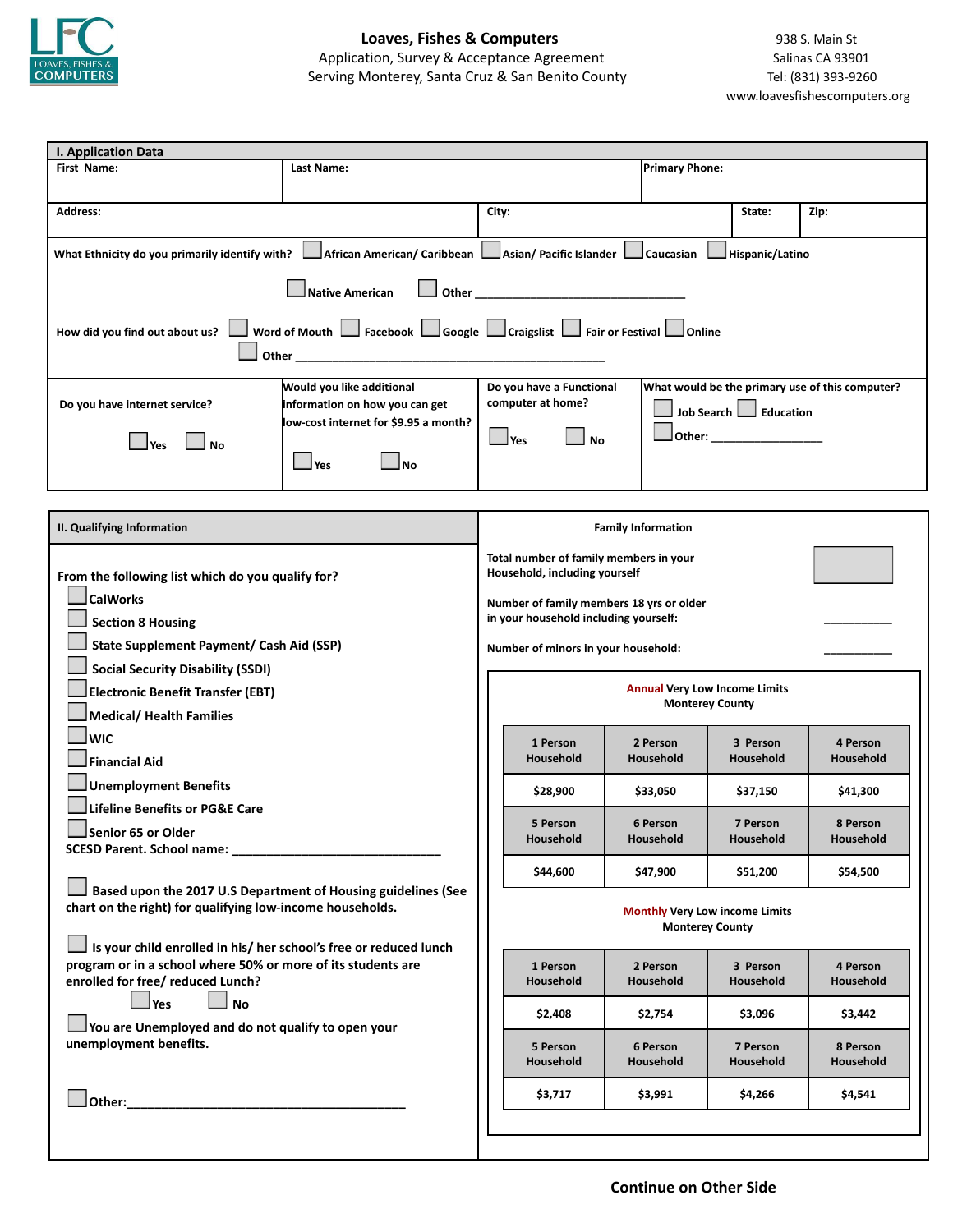

## **III. Terms and Conditions**

|                                                                                                                                                                                                                                                                                                                                                      | By signing this agreement, I agree that I meet at least one of the qualifiers, stated in Section 2. "Qualifying Information", on the front page.                                                                                                      |                                                                                           |  |  |  |  |  |  |
|------------------------------------------------------------------------------------------------------------------------------------------------------------------------------------------------------------------------------------------------------------------------------------------------------------------------------------------------------|-------------------------------------------------------------------------------------------------------------------------------------------------------------------------------------------------------------------------------------------------------|-------------------------------------------------------------------------------------------|--|--|--|--|--|--|
| I will not sell or trade computers and accompanying equipment for the lifetime of the computer for any financial gain. If the computer system is no<br>longer needed, I will return the computer system to Loaves, Fishes & Computers, Inc. at the address on the reverse side, or I will transfer to another<br>qualifying person or family member. |                                                                                                                                                                                                                                                       |                                                                                           |  |  |  |  |  |  |
| I hereby give permission to Loaves, Fishes & Computers to use my first name, and first names of family members and photographic likeness in all<br>forms and media for advertising, to use funders, and donors, to show LFC is helping our community.                                                                                                |                                                                                                                                                                                                                                                       |                                                                                           |  |  |  |  |  |  |
| $\Box$ No<br>$\Box$ Yes                                                                                                                                                                                                                                                                                                                              |                                                                                                                                                                                                                                                       |                                                                                           |  |  |  |  |  |  |
| Please Note: Your computer purchase has a WARRANTY, please read your receipt for additional information or ask a sales person. Additional repair<br>costs made outside LFC (while under warranty) will not be refunded.                                                                                                                              |                                                                                                                                                                                                                                                       |                                                                                           |  |  |  |  |  |  |
|                                                                                                                                                                                                                                                                                                                                                      | Please be aware that the computer you are receiving is used, and therefore, it is highly advised to always backup your most important data to an<br>external drive (thumb drive, CD, etc.). We are not liable for data loss due to failing equipment. |                                                                                           |  |  |  |  |  |  |
|                                                                                                                                                                                                                                                                                                                                                      | By accepting a computer system, I                                                                                                                                                                                                                     | _________________ have reviewed, understood and agreed to the terms and conditions stated |  |  |  |  |  |  |
| above.                                                                                                                                                                                                                                                                                                                                               | (Name)                                                                                                                                                                                                                                                |                                                                                           |  |  |  |  |  |  |
|                                                                                                                                                                                                                                                                                                                                                      |                                                                                                                                                                                                                                                       |                                                                                           |  |  |  |  |  |  |
| <b>IV. Application Survey</b>                                                                                                                                                                                                                                                                                                                        |                                                                                                                                                                                                                                                       |                                                                                           |  |  |  |  |  |  |
| 1.                                                                                                                                                                                                                                                                                                                                                   |                                                                                                                                                                                                                                                       |                                                                                           |  |  |  |  |  |  |
| 2.                                                                                                                                                                                                                                                                                                                                                   | Why did you come to LFC to buy a computer and not a large commercial store?                                                                                                                                                                           |                                                                                           |  |  |  |  |  |  |
|                                                                                                                                                                                                                                                                                                                                                      |                                                                                                                                                                                                                                                       |                                                                                           |  |  |  |  |  |  |
| З.                                                                                                                                                                                                                                                                                                                                                   | How do you think a computer helps you or your family?                                                                                                                                                                                                 |                                                                                           |  |  |  |  |  |  |
|                                                                                                                                                                                                                                                                                                                                                      |                                                                                                                                                                                                                                                       |                                                                                           |  |  |  |  |  |  |
| 4.                                                                                                                                                                                                                                                                                                                                                   | May we contact you in 3 months to follow-up? $\Box$ Yes $\Box$ No                                                                                                                                                                                     |                                                                                           |  |  |  |  |  |  |
| Tell us your story! Or, simply use this area if there are any special circumstances or needs you would like to share with us.                                                                                                                                                                                                                        |                                                                                                                                                                                                                                                       |                                                                                           |  |  |  |  |  |  |
|                                                                                                                                                                                                                                                                                                                                                      |                                                                                                                                                                                                                                                       |                                                                                           |  |  |  |  |  |  |
| <b>OFFICE USE ONLY</b>                                                                                                                                                                                                                                                                                                                               |                                                                                                                                                                                                                                                       |                                                                                           |  |  |  |  |  |  |
| <b>Three Month Survey</b>                                                                                                                                                                                                                                                                                                                            |                                                                                                                                                                                                                                                       |                                                                                           |  |  |  |  |  |  |
|                                                                                                                                                                                                                                                                                                                                                      |                                                                                                                                                                                                                                                       |                                                                                           |  |  |  |  |  |  |
|                                                                                                                                                                                                                                                                                                                                                      | <b>Chromebooks</b>                                                                                                                                                                                                                                    |                                                                                           |  |  |  |  |  |  |
|                                                                                                                                                                                                                                                                                                                                                      | <b>Desktop</b><br>Desktop<br>or<br>Standard Mid Premium                                                                                                                                                                                               |                                                                                           |  |  |  |  |  |  |
|                                                                                                                                                                                                                                                                                                                                                      | Laptop<br>Laptop                                                                                                                                                                                                                                      | Name, email address and phone added to database list:                                     |  |  |  |  |  |  |
|                                                                                                                                                                                                                                                                                                                                                      | $\sqrt{\frac{1}{100}}$ Standard $\sqrt{\frac{1}{100}}$ Premium                                                                                                                                                                                        | $\mathsf{\mathsf{I}}$ Yes<br><b>No</b>                                                    |  |  |  |  |  |  |
|                                                                                                                                                                                                                                                                                                                                                      |                                                                                                                                                                                                                                                       |                                                                                           |  |  |  |  |  |  |
|                                                                                                                                                                                                                                                                                                                                                      |                                                                                                                                                                                                                                                       |                                                                                           |  |  |  |  |  |  |